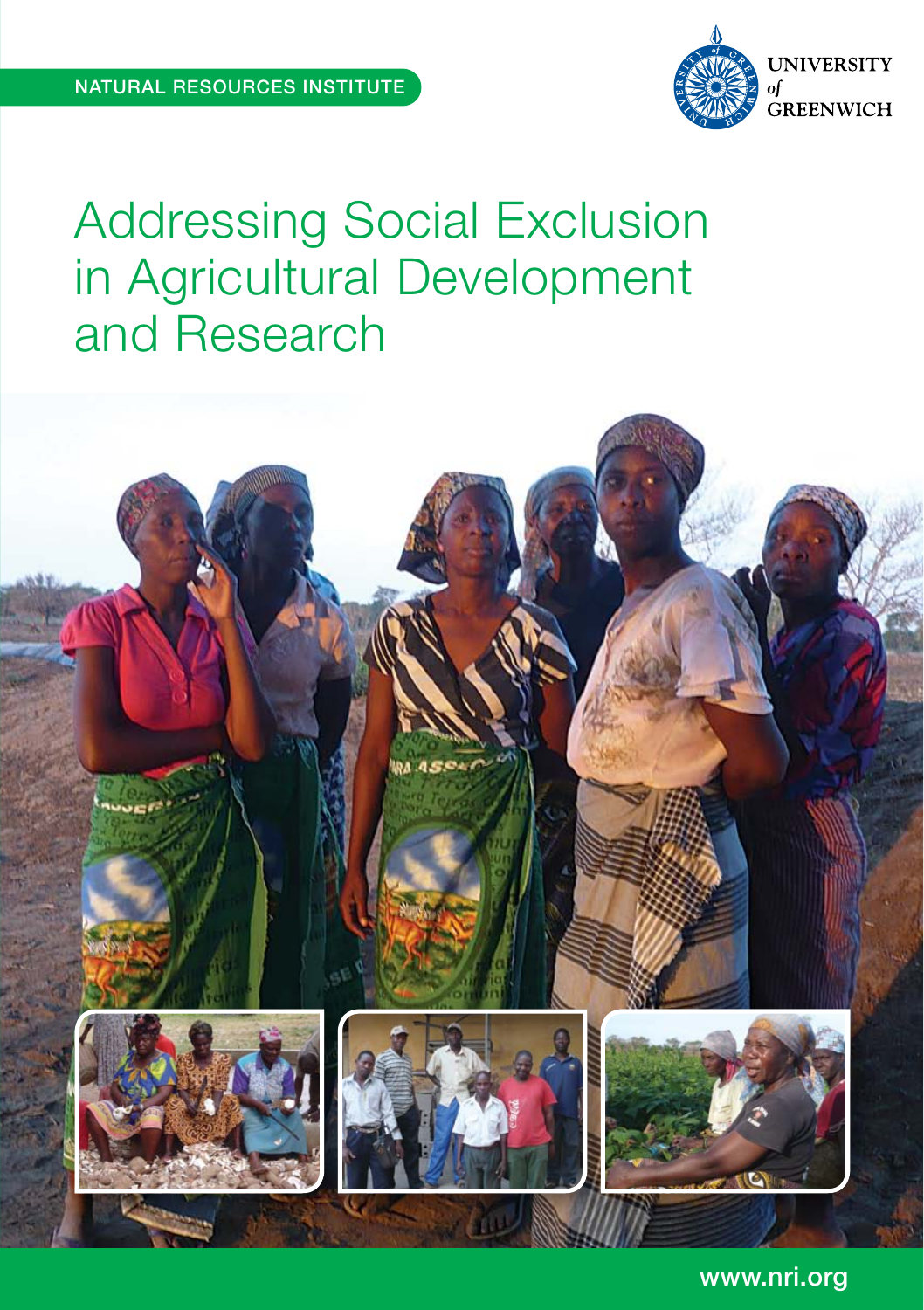"Men from this village don't like to see women as leaders, as chiefs. They like to see women at the bottom level."

Woman in Manica province, **Mozambique** 

## The development challenge

Awareness of social relationships is key to understanding and addressing today's most complex problems, including food insecurity, climate change and financial instability. Factors of difference (such as gender, age or ethnicity, people living with HIV/AIDS and households headed by children or the elderly) affect the social relationships that determine who has access and control over limited resources, who participates, who is vulnerable and who has a voice. Indeed, social relationships set in motion the very processes of inclusion and exclusion that govern people's ability to cope and manage their livelihoods.

Gender inequalities are particularly pervasive. In rural areas where agriculture is the dominant source of livelihoods, such as sub-Saharan Africa, women play an intrinsic role in food security and family well-being. However, they are more likely to be hungry and living in poverty and less likely to have access to support or skills to improve their livelihoods. Women's time and labour is increasingly constrained by the decline of male participation in agriculture through migration, ill health or involvement in other income activities. Women are also affected by these issues.

"I am a widow and have three children. After my husband's death, his parents moved me from my house and land, which I shared with my husband. I had to start from nothing."

Woman from Cabo Delgado province, Mozambique

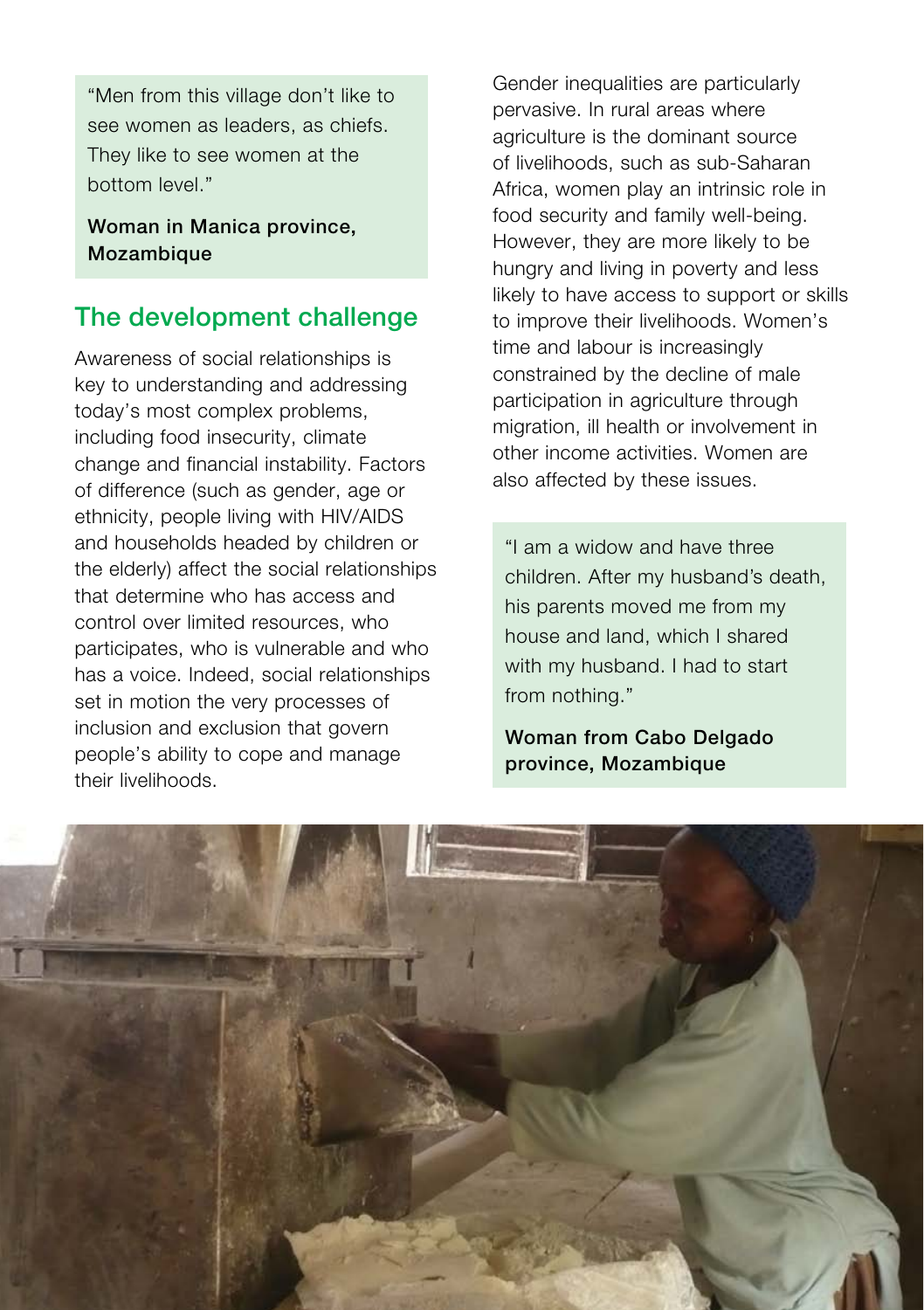Social difference also plays an important role in shaping institutions and service delivery. For example, women experience many barriers to acquiring agricultural and scientific qualifications, such as the preference for boys taking science in school, and these contribute to low female representation in agricultural extension, research and government. This makes it all the more important for organisations to build capacity in their staff to provide a gender-balanced and diversity-sensitive service with adequate policies and accountability systems to ensure that equality is promoted at all levels.

"We had a programme where we explained to community members the value of women's work and how it is unpaid. This has helped women. One day we were in the field and a woman pointed with a big smile on her face to her husband sweeping."

#### Female extension agent, Ghana

### Our programme

The Natural Resources Institute (NRI) integrates a gender and diversity approach into its programmes and contributes to the body of knowledge of inequality in agricultural development and research. Our approach is contextually based, ensuring that methodologies are focused on understanding the local context, norms and culture that influence people's well-being in the household, community and wider environment. We also work at an institutional level to identify the

ways in which our partners think and act in relation to gender and diversity.

This information is fed into the design and implementation of our programmes to ensure that an equitable impact is achieved, that opportunities for women and vulnerable groups are promoted and that participation is supported. NRI encourages dialogue and lesson sharing among our partners, with the aim of contributing to a more nuanced understanding of difference and inequality.

## Recent and ongoing NRI activities

#### Integrating gender and diversity into value chains

NRI is the lead partner in the Cassava: Adding Value for Africa (C:AVA) project, funded by the Bill & Melinda Gates Foundation. The project is working in a number of sub-Saharan African countries to support cassava value chains and improve farmer livelihoods. Gender and diversity have been integrated into programme activities to enable the effective targeting of women and vulnerable groups and to encourage participation up the value chain. Activities include:

- Studies examining gender dynamics in cassava value chains and the interrelationships of farmers, processors, traders/intermediaries, service providers and end users
- Gender and diversity analyses at community and household level to guide project interventions, including examination of women's access and control of resources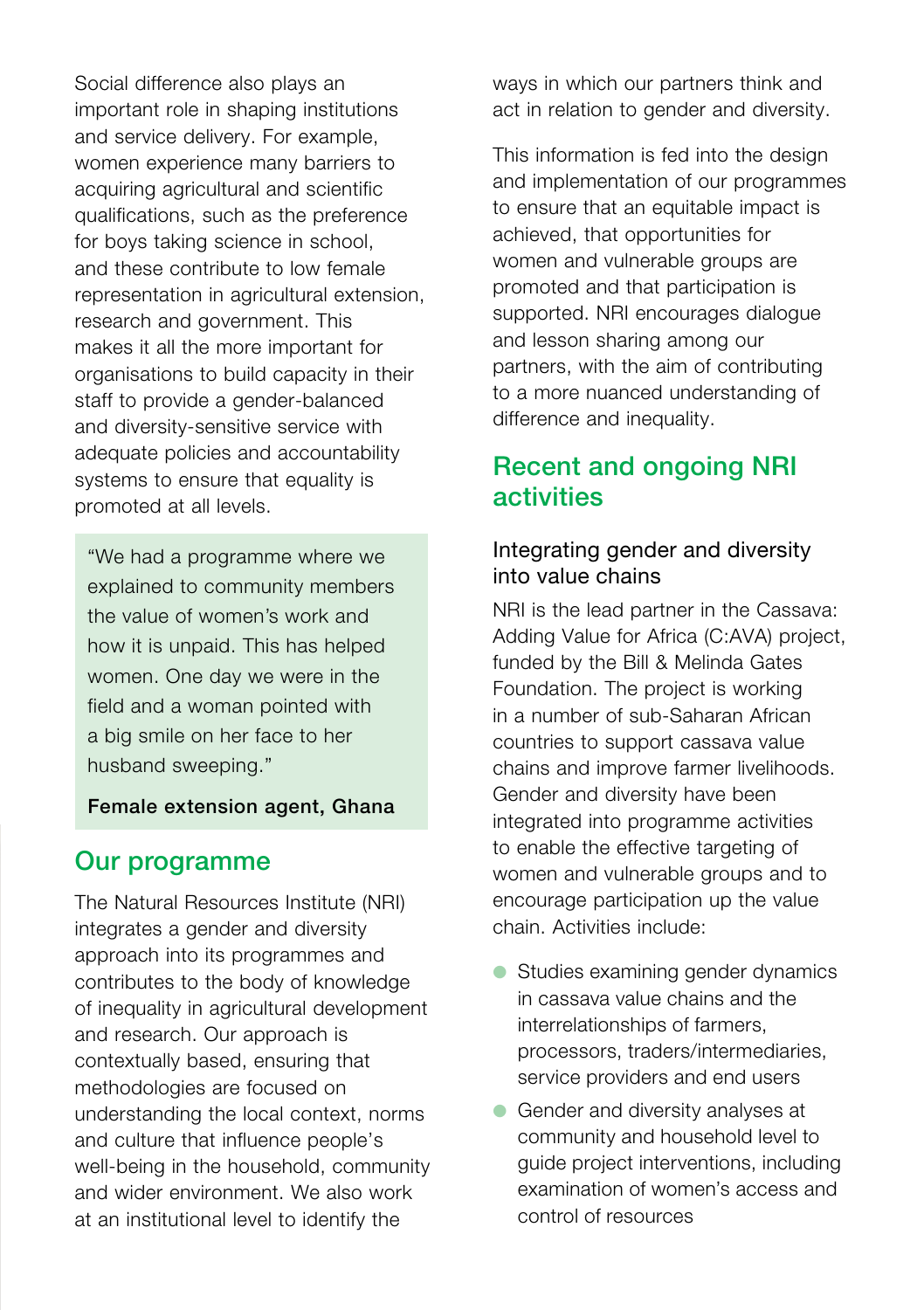

● Gender and diversity audits examining the institutional capacity of implementing partners to address gender and diversity, leading to capacity-building activities.

#### Gender, land and natural resource conflict

NRI is providing advisory services for the Community Lands (ITC) project, dedicated to resolving land and natural resource conflict in three provinces of Mozambique. As part of its involvement, NRI conducted a gender audit of the ITC programme, with the aim of improving project implementation. NRI produced a learning tool, a range of monitoring and evaluation tools and a comprehensive report, and also developed training sessions, all aimed at addressing the gender dimensions of community engagement activities among ITC management structures, service providers and implementing partner organisations.

"There are a lot of problems because of the lack of water. It is very dry. Women have to take water from a long distance."

#### Man from Manica province, Mozambique

### Strengthening capacity

NRI plays a lead strategic role in the Strengthening Capacity for Agricultural Research and Development in Africa (SCARDA) project, which aims to strengthen the capacity of national agricultural research systems. NRI's activities included the development of the SCARDA gender strategy and a four-country study focusing on the constraints and opportunities in attracting women and minority groups into higher agricultural education.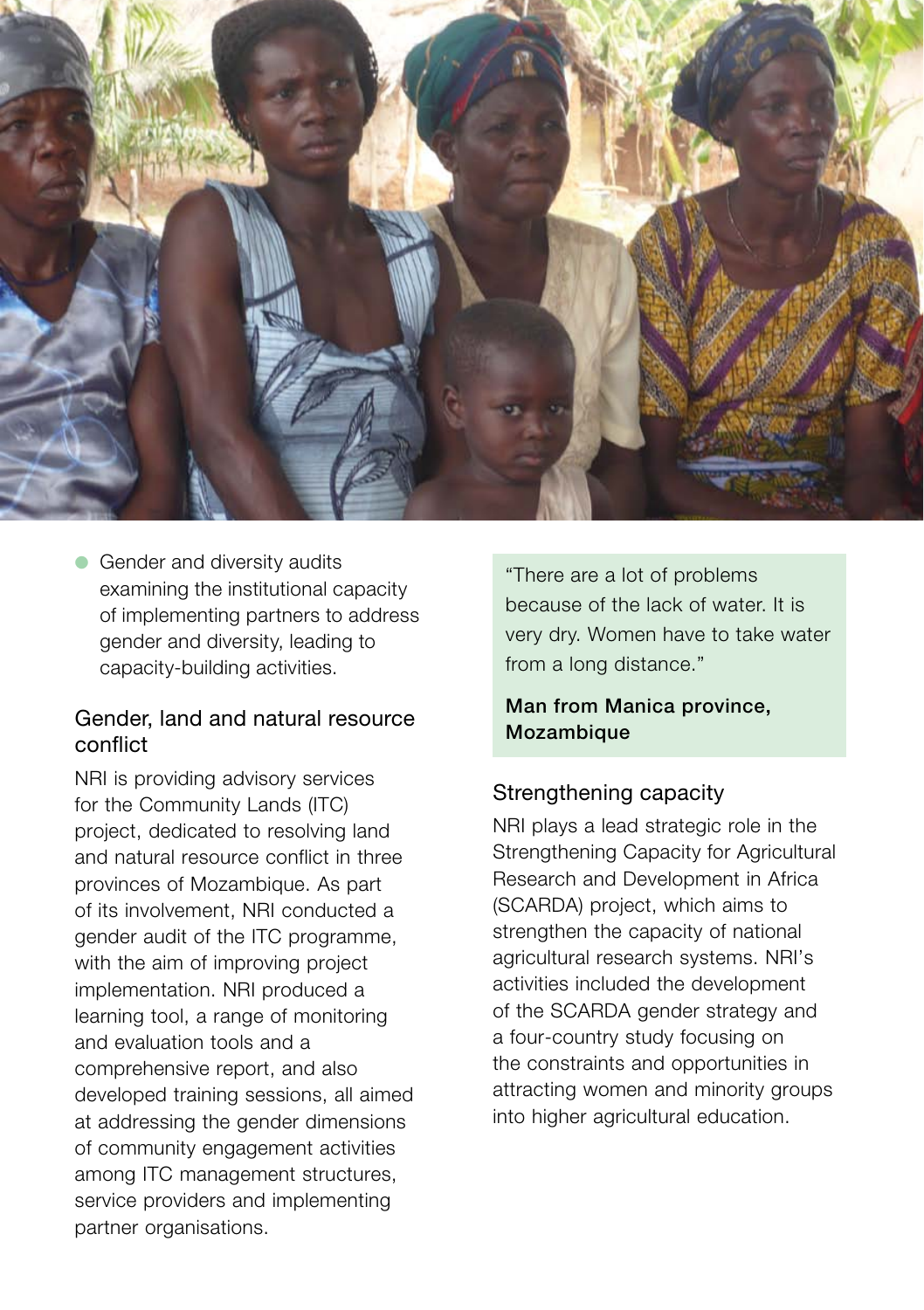### Gender and climate change

NRI staff began working on the gender dimensions of climate change in 2002 in a study for Oxfam funded by DFID and have followed this in various studies and advisory roles. For example, in 2009–10 a scoping study of the gender dimensions of biofuels was completed, as was a guidance briefing paper for policy makers. In 2009, NRI provided advisory support to UNDP climate change and gender field research in Vietnam, culminating in a policy paper. The gender dimensions of agricultural adaptation in response to climate change were analysed in a recent journal article in Oxfam Gender and Development by NRI staff working with a CCAA programme project in Tanzania. In 2010, a thematic review and annotated bibliography on gender, generations and environmental vulnerabilities was completed for ODI. A study on smallholder agriculture, climate change and gender has recently been undertaken for CIAT-Africa and the Pan-African research

"It is not easy for any youth to 'make it' in the village. We need to make ends meet … and this cannot be achieved by staying in the village to continue farming. This is the same occupation that our parents have been doing for decades, and it hasn't brought them any major gain; they cannot even send us to school, and some of us who attended school could not finish due to lack of funds."

Member of a youth group in Ondo State, Nigeria

networks (PABRA), and this study fed into a strategic planning workshop in Arusha, which took place in 2010.

## Urban livelihoods and social inclusion

NRI is a partner in the EC-funded Sustainable Water management Improves Tomorrow's Cities' Health (SWITCH) integrated project, contributing to social inclusion and urban agriculture work packages at demonstration sites in Accra and Alexandria. The project seeks to establish a new paradigm in integrated urban water management, using a 'learning alliance' approach in Europe, Africa, Latin America and Asia.

NRI developed and ran a training course on social inclusion for partner organisations, designed and implemented social inclusion and water access research at demonstration sites in Accra and Alexandria, and wrote papers on social inclusion, urban water management and participatory governance and budgeting.

"Women are most affected [by food insecurity] because the whole family depends on them and expects a meal. Men stay away from the home for long periods to avoid being confronted to provide. In such seasons, men may even steal to feed the family; people look for extra work, beg and reduce food portions and frequency of serving meals."

Man from Rachuonyo district, Kenya